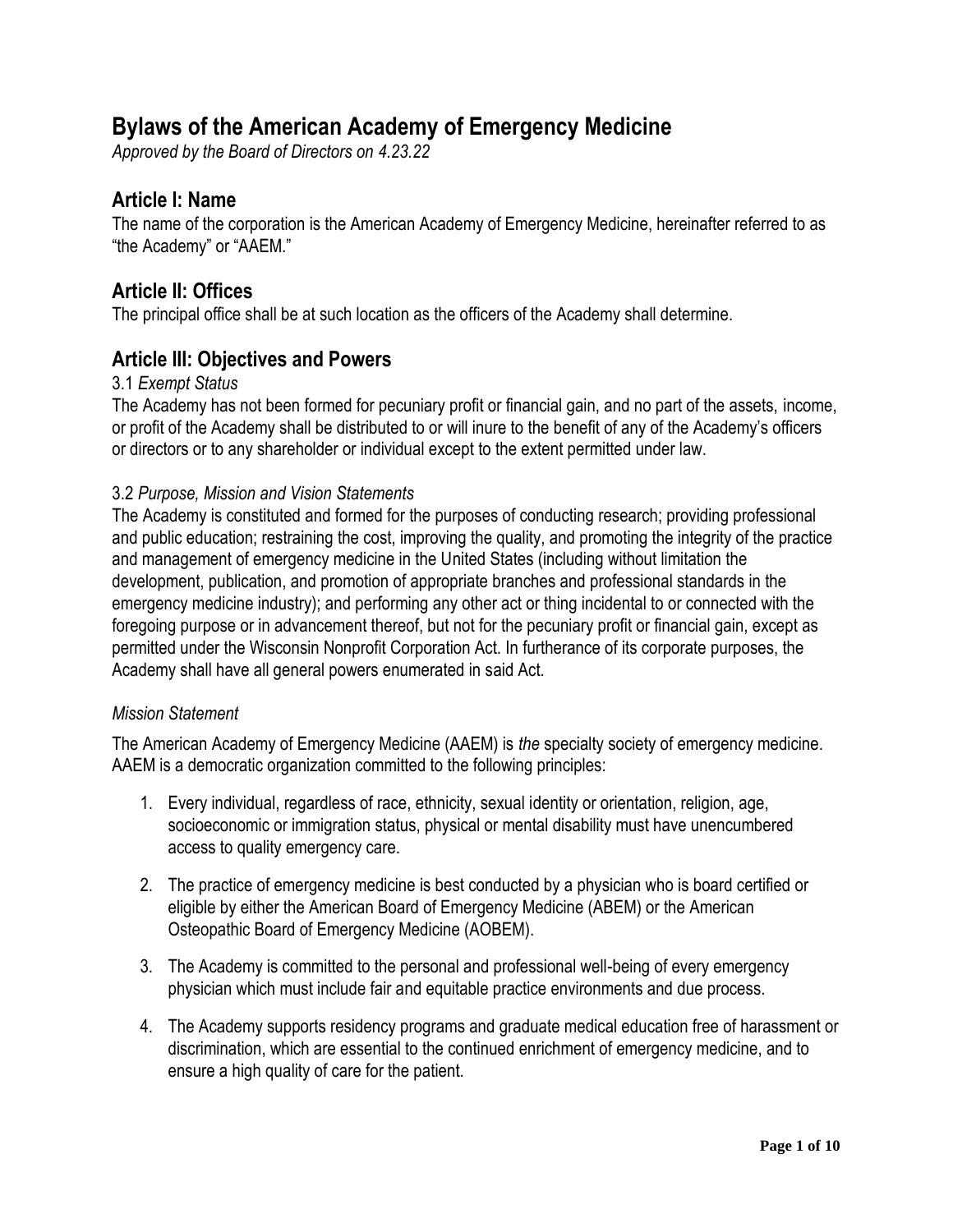- 5. The Academy is committed to providing affordable high quality continuing medical education in emergency medicine for its members.
- 6. The Academy supports the establishment and recognition of emergency medicine internationally as an independent specialty and is committed to its role in the advancement of emergency medicine worldwide.

## *Vision Statement*

*A physician's primary duty is to the patient. The integrity of this doctor-patient relationship requires that emergency physicians control their own practices free of outside interference.* 

*We aspire to a future in which all patients have access to board certified emergency physicians.*  The Principles

- 1. The ideal practice situation in emergency medicine affords each physician an equitable ownership stake in the practice. Such ownership entails responsibility to the practice beyond clinical services.
- 2. Emergency physicians should have control over their professional fees and should not engage in fee-splitting.
- 3. The role of emergency medicine management companies should be to help physicians manage their practice. The practice should be owned by and controlled by its physicians and not by a management company.
- 4. Medical societies should actively encourage the creation and enforcement of statutes prohibiting the corporate practice of medicine.
- 5. Medical societies should not accept financial support from entities that do not adhere to the above principles.
- 6. Emergency medicine specialty societies should work towards the goal of establishing a workforce sufficient to ensure that all emergency departments in the United States and its territories are staffed by emergency physicians certified by either the American Board of Emergency Medicine or the American Board of Osteopathic Emergency Medicine.

## 3.3 *Powers*

The Academy shall have all the powers of a corporation organized not for pecuniary profit, as are now or shall hereafter be conferred by the statutes of the state of Wisconsin. The Academy shall not have capital stock and no money received by the Academy shall inure to the pecuniary benefit of a member of the Academy, or to those individuals with any connection to the Academy, which would prevent the Academy from being treated as a tax exempt corporation by the Internal Revenue Code. Actual expenses and compensation for services rendered to the Academy may be paid to a member of the Academy or to any other person who incurs an expense or renders a service.

## 3.4 *Duration*

The term of existence of the Academy shall be perpetual unless dissolved according to law.

## 3.5 *Dissolution*

Upon the dissolution of the Academy, the assets of the organization remaining after payment of, or provision for, all liabilities or obligations of the organization shall be distributed to such organizations having purposes or objectives similar to those of the organization as the Board of Directors may designate within the meaning of Section 501(c)(6) of the Internal Revenue Code.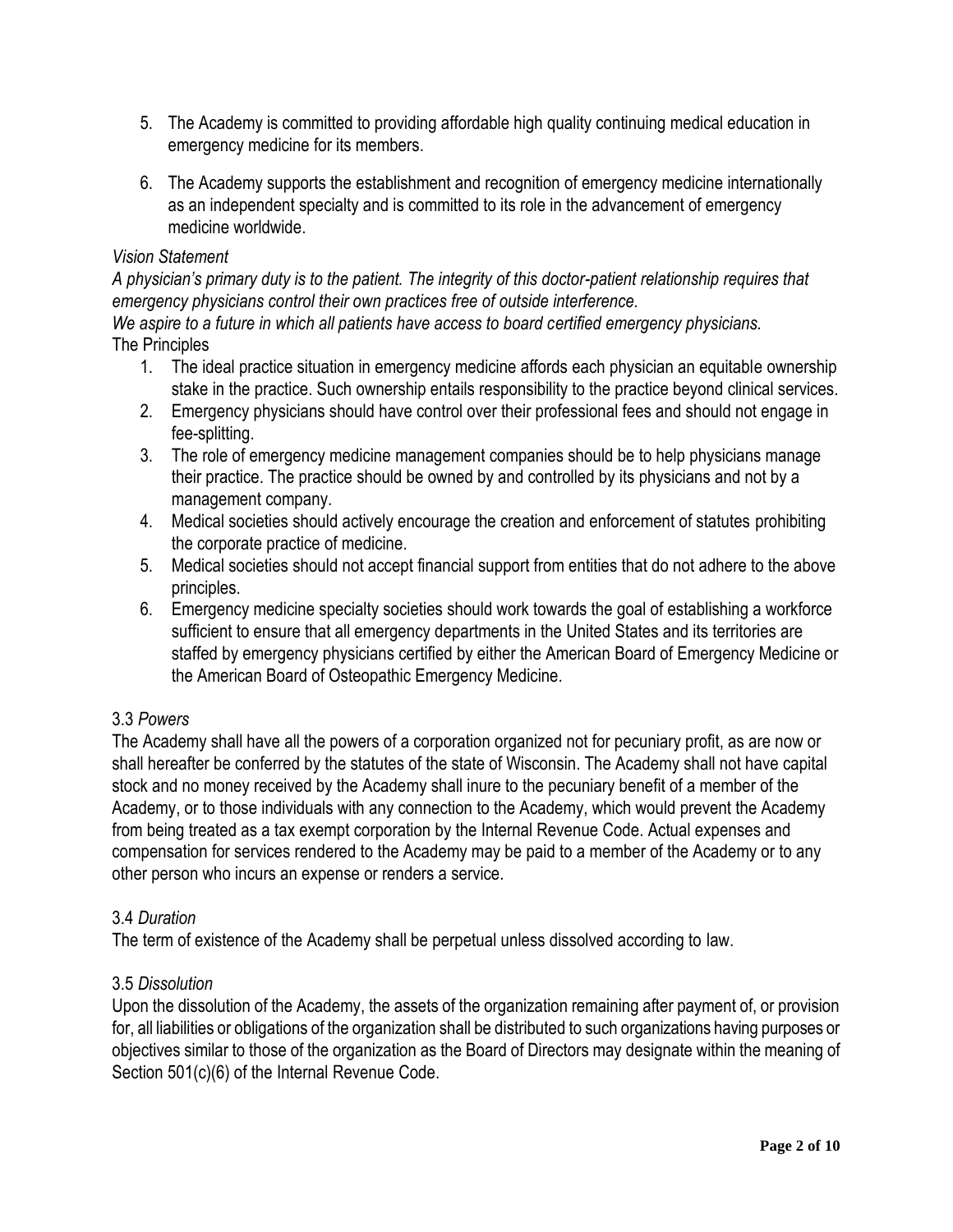## **Article IV: Membership and Privileges**

### 4.1 *Classes of Membership*

There will be eight classes of membership: full voting, affiliate, associate, fellow-in-training, resident, emeritus, international, honorary, and student.

## 4.2 *Full Voting*

Full voting membership requires certification in emergency medicine or pediatric emergency medicine by the American Board of Emergency Medicine, the American Osteopathic Board of Emergency Medicine, or the Royal College of Physicians and Surgeons of Canada. Those members formerly qualified as lifetime members are also considered full voting members. Those members who have been certified in emergency medicine or pediatric emergency medicine by the American Board of Emergency Medicine, the American Osteopathic Board of Emergency Medicine, or the Royal College of Physicians and Surgeons of Canada for 25 years or more are also considered full voting members who may continue using the FAAEM designation. A voting member of the Academy shall be entitled to vote for officers and directors, except for the YPS member director and the resident representative. YPS members shall be entitled to vote for the YPS member director. The resident representative shall be the AAEM/RSA president.

## 4.3 Board Eligible *Associate Membership*

Associate membership is limited to graduates from an Accreditation Council on Graduate Medical Education or American Osteopathic Association (prior to 2019) residency programs through completion of the board certification process as administered by ABEM or AOA. Associate members shall be entitled to vote for the YPS member director if they are members of the Young Physicians Section.

## *4.4 Fellow-in-Training*

A fellow-in-training member is limited to graduates from an Accreditation Council on Graduate Medical Education or American Osteopathic Association approved emergency medicine training program who are currently in a fellowship. Fellow-in-training members shall be entitled to vote for the YPS director. Fellowin-training members will hold a dual membership in AAEM and the AAEM Young Physician Section.

#### 4.5 *Resident Membership*

A resident member must be a resident in emergency medicine at an accredited residency program. Resident members will hold a dual membership in AAEM and the AAEM Resident and Student Association.

## 4.6 *Emeritus Membership*

Any Full Voting member who has practiced emergency medicine for thirty or more years or is at least 65 years of age and who has been a Full Voting member for a minimum of ten years is eligible to become an emeritus member*.* Members meeting these requirements who wish to change their membership status must specifically request in writing transfer to emeritus status. Emeritus members will pay dues at a reduced rate as determined by the Board of Directors and shall be entitled to vote or hold office. Emeritus members may continue using the FAAEM designation as long as they meet the criteria of a full voting member of AAEM.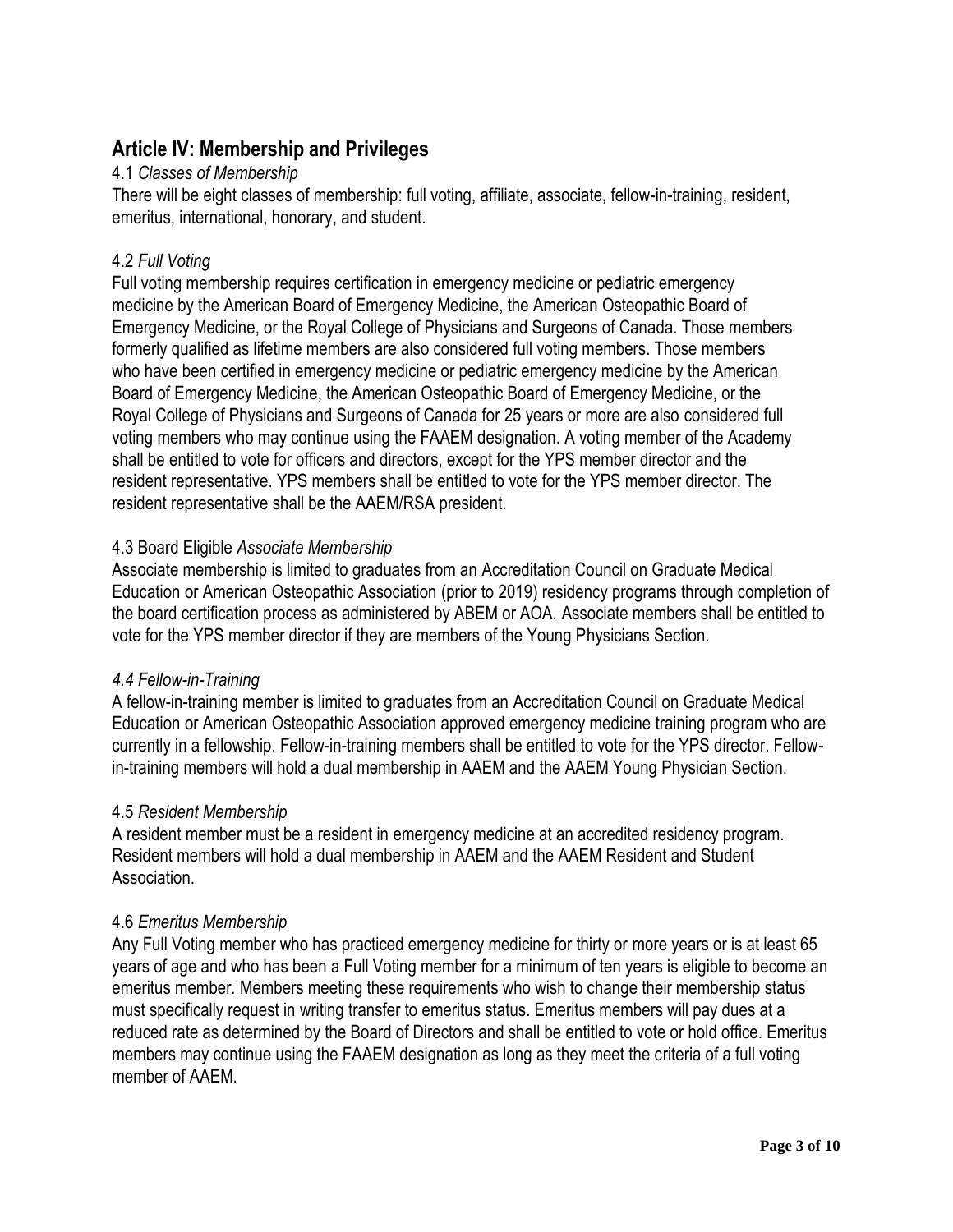Special circumstances such as active military service disability leading to early retirement or full retirement from the practice of emergency medicine and the like, may lead to a request for emeritus status. A member would be required to have been a full voting member in good standing for a period of at least five consecutive years to be considered for this special emeritus status. Such a request will be reviewed on a case-by-case basis by the membership committee. Eligibility for this special status shall lapse upon the Emeritus Member's return to the active practice of emergency medicine or upon change in the circumstances qualifying the member for Emeritus status. The Emeritus member shall have an affirmative obligation to notify the Academy of any such change in status.

#### 4.7 *International Membership*

International member status is available for those physicians with an interest in emergency medicine who practice outside of the United States or Canada. International members shall have no right to vote.

#### 4.8 *Honorary Membership*

An honorary membership is available to non-members upon application to the board of directors. Honorary members shall have no right to vote.

#### 4.9 *Student Membership*

A student member must be a medical student at an accredited medical or osteopathic program. Student members will hold a dual membership in AAEM and the AAEM Resident and Student Association.

#### 4.10 *Fellowship Status*

Fellowship will be conferred based on criteria set by the officers and board of directors of the Academy. Fellows shall be authorized to use the letters "F.A.A.E.M." in conjunction with professional activities.

#### 4.11 *Membership Application*

Each applicant for membership shall submit an application to the Academy in such form as may be determined by the Academy from time to time. The Academy does not discriminate against or give preference to members based on race, color, religion, age, sex, national origin, handicap, ancestry, sexual orientation, or marital status.

#### 4.12 *Obligations of Members*

By virtue of membership, each member of the Academy agrees to be bound by these bylaws and all lawful rules and practices adopted by the board of directors of the Academy.

#### 4.13 *Action on Behalf of the Academy*

Only the President or his/her designee may state policies or positions on behalf of the Academy.

## **Article V: Resignation**

Any member may withdraw from the Academy after fulfilling all obligations to it by giving written notice of such intention to the secretary-treasurer, which notice shall be presented to the board of directors or executive committee by the secretary-treasurer at the first meeting after its receipt. Upon resignation, the individual is no longer entitled to use the initials "F.A.A.E.M." in conjunction with professional or any other activities.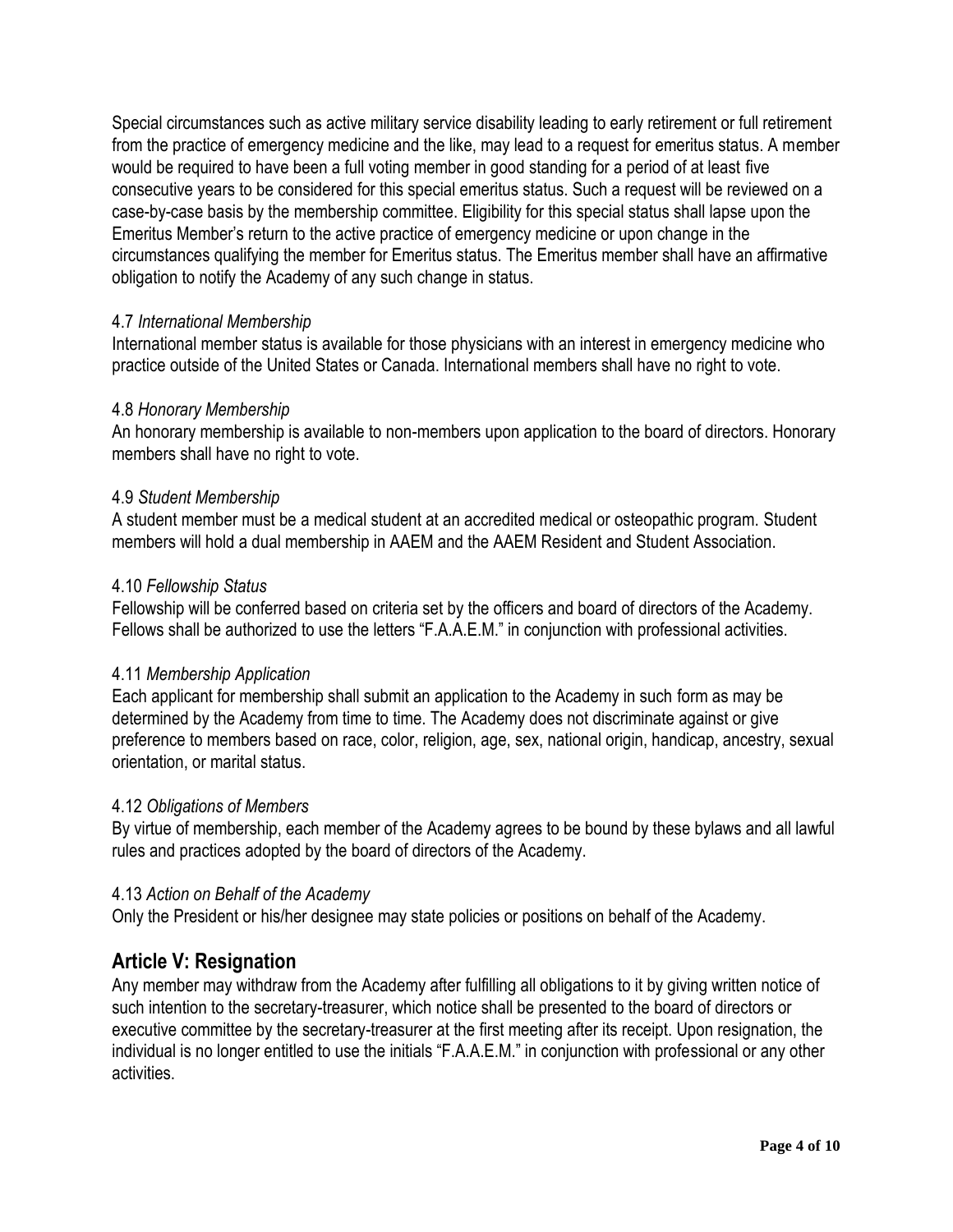## **Article VI: Assessments**

6.1 *Dues* Annual dues shall be determined by the officers and board for the ensuing year.

## 6.2 *Non-Payment*

The executive director shall establish policies with regard to nonpayment of dues.

## **Article VII: General Membership Meetings**

### 7.1 *Annual and Special Meetings*

There will be a Scientific Assembly that will be planned on an annual basis and other meetings throughout the year as circumstances and needs dictate as determined by the executive committee. Special meetings may be called by the executive committee at its discretion.

## 7.2 *Voting*

Each voting member shall be entitled to only one vote at/for any membership vote called by the Board of Directors. That vote may be rendered in person or electronically in accordance with the established procedures by the Board of Directors.

## **Article VIII: Officers and Board of Directors**

#### 8.1 *Officers*

The officers of the Academy will consist of a president, immediate past president, president-elect, secretary-treasurer and past presidents council representative. These officers are responsible for the dayto-day operations of the Academy.

## 8.2 *Board of Directors*

The board of directors shall consist of the Academy's president, immediate past president, president-elect, secretary-treasurer, past presidents council representative, president of the AAEM Resident and Student Association, and no more than nine other directors, including a Young Physicians Section (YPS) member director. The board of directors is responsible for the direction of the Academy and long-term planning.

## 8.3 *JEM and Common Sense Editor – Ex-Officio and Non-Voting Board Member*

The board of directors shall also include the current *JEM and Common Sense* editor as an ex-officio and non-voting board member.

## 8.4 *Election Procedure*

Any Academy member may nominate another member (including him or herself) for an open position on the board of directors. Only voting members may run for open board positions. Any YPS member may run for the Young Physicians Section member position on the board of directors.

Nominations may be made during a period that will end 90 days before the start of the next Scientific Assembly. Voting will be undertaken by electronic ballot: one vote per person, either in person at the Scientific Assembly or by proxy. Each voting member shall have one vote for each open position of president, president-elect, secretary-treasurer, and each open director position, except for the position of YPS member director which is elected by the YPS membership. Each Young Physicians Section member shall have one vote for the Young Physicians Section member director position. Each open board position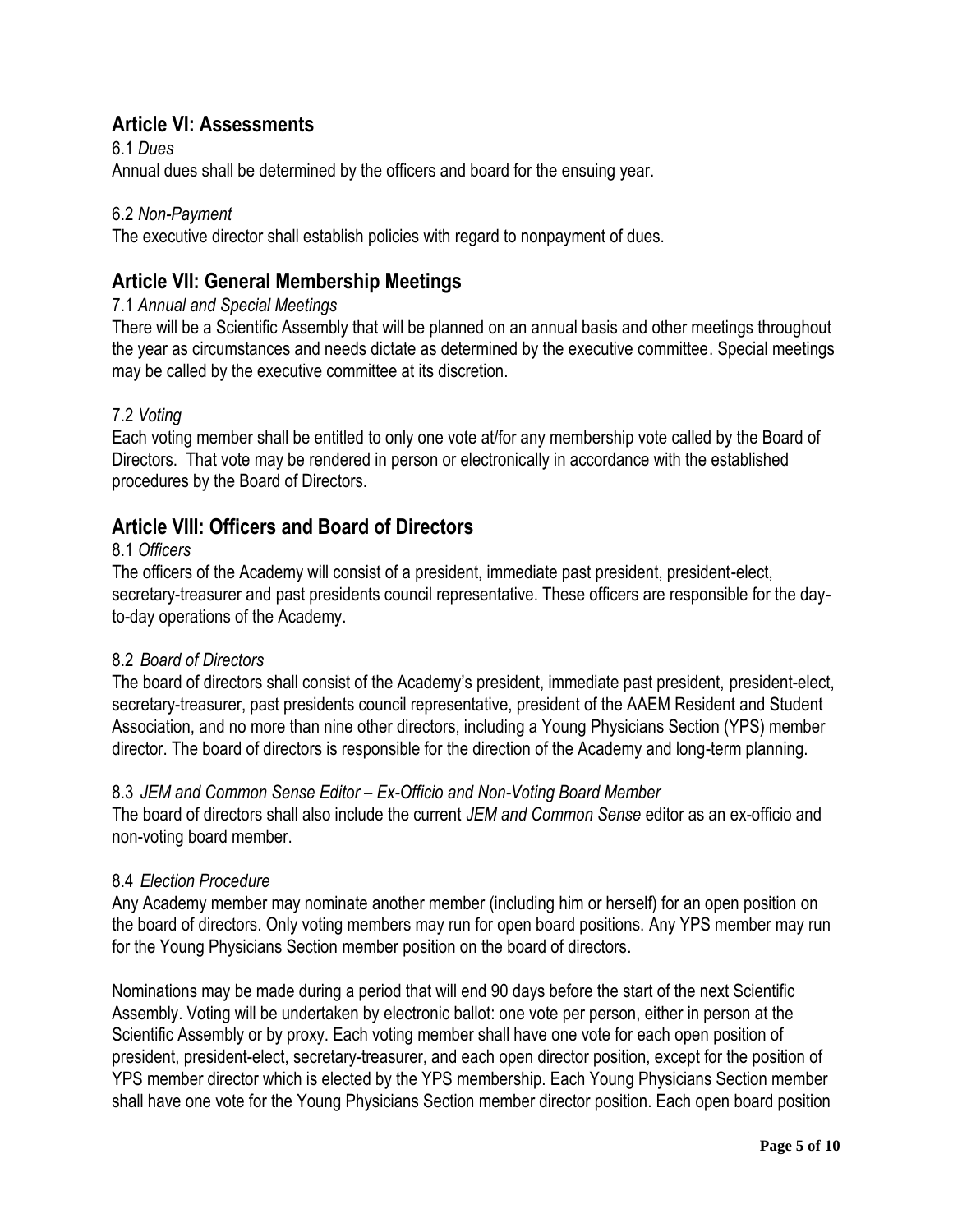will be filled by the nominee receiving the most votes. An uncontested open position will be filled by the nominee regardless of the number of votes received for that position. In the event of a tie vote for a board position, the decision will be made by majority vote of the current board of directors. If a current board member is running for the position in question, they will be required to abstain from voting. Elections will be completed during the Scientific Assembly. Officers and directors will take their posts at the conclusion of the meeting. No officer or board member may hold more than one position on the board at a time**.**

## 8.5 Terms of Office

The term of a president, president-elect, secretary-treasurer, past presidents council representative, and director is two years. Term limitations of three consecutive terms are established for Board of Directors Members at Large. The term of the YPS member director and the president of the AAEM Resident and Student Association is one year. No elected president, vice-president, or secretary-treasurer shall stand for re-election for consecutive terms in the same position. Board members appointed to board positions in mid-term shall not have term limitations applied to their partial term. Nothing shall prevent a member from serving non-consecutive terms in the same office.

#### 8.6 *Rules of Succession*

Officers and directors shall hold office until a successor has been duly elected and takes office. In the event of a vacancy in the offices of president-elect, secretary-treasurer or director due to death, resignation, or otherwise, the position shall be filled by appointment of the president and must be approved by the board of directors. In the event of similar vacancy in the office of president, the president-elect will assume command for the unexpired term. If he or she is unable to take over the role of president, then succession falls to the secretary-treasurer of the Academy. In the event of the succession of the presidentelect to president, the succeeding board member will be eligible at the completion of the unexpired term of his or her predecessor to complete his or her two year term as president. In the event of any other succeeding board member in that position he or she will be eligible at the completion of the unexpired term of his or her predecessor, for election to a two year term for officers and three full consecutive terms for directors.

## 8.7 *Meetings of the Board*

A regular meeting of the Board of Directors shall be held before/after the scientific assembly. The specific times and places of such meetings shall be determined by the President. The President may determine the times and places for the holding of additional regular meetings.

Special meetings of the Board of Directors may be called by the President or any three (3) directors and may be held at any place and at any time designated in the call of the meeting.

## 8.8 *Action Without a Meeting*

Any action required or permitted to be taken at any meeting of the board of directors may be taken without a meeting if a consent in writing setting for the action so taken shall be signed by two-thirds (2/3) of the directors in office.

## 8.9 *Meetings by Electronic Means of Communication*

To the extent provided in these Bylaws, the Board of Directors, or any committee of the Board, may, in addition to conducting meetings in which each Director participates in person, and notwithstanding any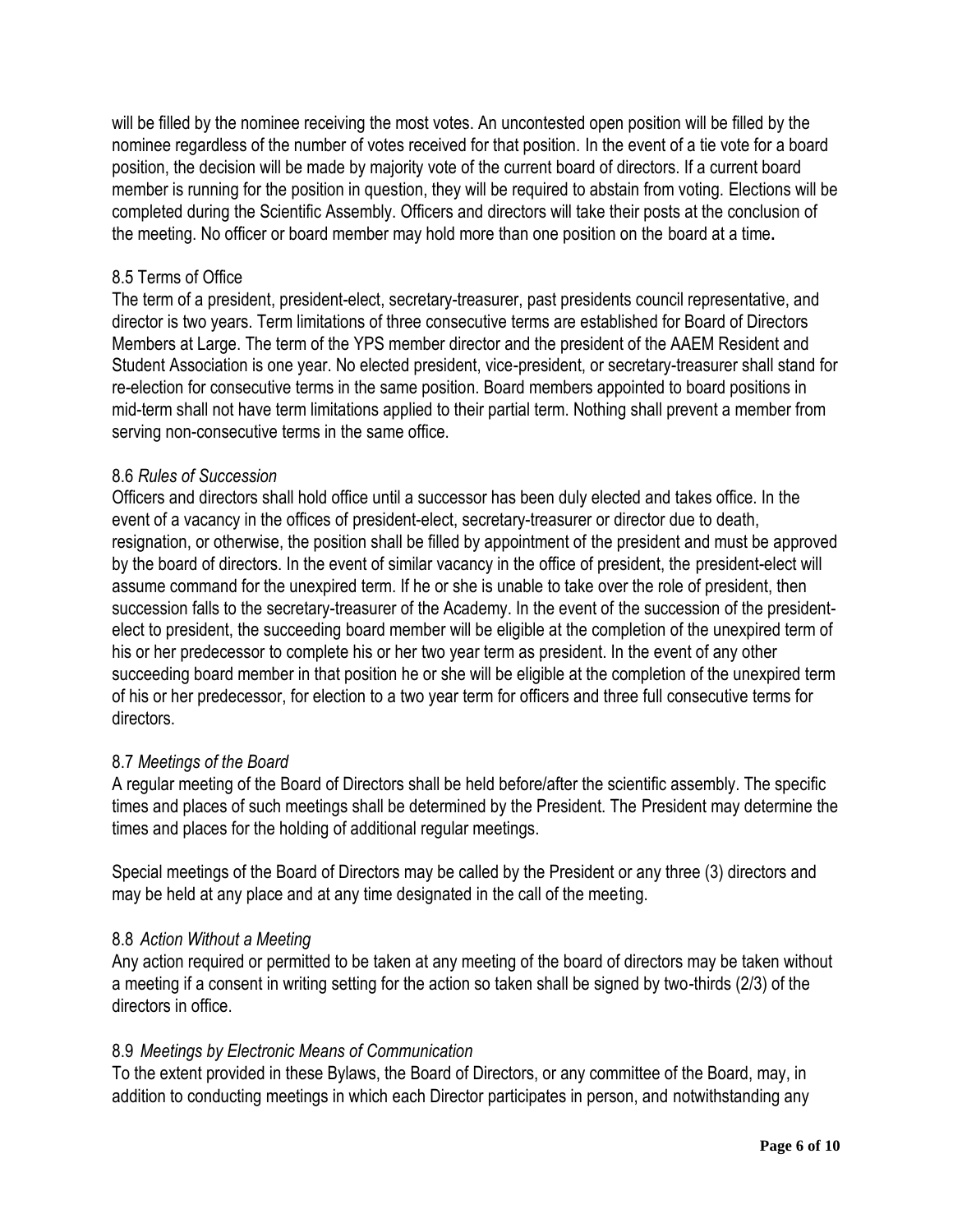place set forth in the notice of the meeting or these Bylaws, conduct any regular or special meeting by the use of any electronic means of communication, provided that:

- (a) all participating Directors may simultaneously hear each other during the meeting, or
- (b) all communication during the meeting is transmitted to each participating Director, and each participating director is able to immediately send messages to all other participating Directors.

Before the commencement of any business at a meeting at which any Directors do not participate in person, all participating Directors shall be informed that a meeting is taking place at which official business may be transacted.

#### 8.10 *Quorum*

At any meeting of the board of directors, a majority of the directors shall constitute a quorum for the transaction of business.

## 8.11 *Resignation*

A director or officer may resign at any time by giving written notice to the board, the president, the president-elect or the secretary-treasurer of the Academy. Unless otherwise specified in the notice, the resignation shall take effect upon receipt thereof by the board or such officer, and the acceptance of the resignation shall not be necessary to make it effective.

#### 8.12 *Presumption of Assent*

A director of the Academy who is present at a meeting of the board of directors at which action on any corporate matter is taken shall be presumed to have assented to the action unless his or her dissent to such action is registered with the person acting as secretary of the meeting before adjournment thereof or unless he or she shall forward such dissent by registered mail to the secretary-treasurer of the Academy immediately after the adjournment of the meeting. Such right to dissent shall not apply to a director who voted in favor of such action.

#### 8.13 *Majority Action*

Except as otherwise provided in these bylaws, every act or decision done or made by a majority of officers and directors present at any meeting duly held at which a quorum is present shall be the act of the board of directors. Voting may also be conducted by electronic mail.

#### 8.14 *Executive Director*

The board of directors shall appoint an association management company that shall appoint an executive director. The executive director shall, under the direction of the board, perform duties as the title of the office ordinarily connotes. The executive director shall keep an accurate record of the minutes and transactions of the board, and shall serve as secretary to this body. The executive director shall supervise all other agents of the Academy and have such other powers and duties as may be prescribed by the officers and directors.

#### 8.15 *Removal of an Officer or Director*

Any officer or director may be removed from office by a vote passed by at least three-quarters of the entire board of directors. A recall requires a petition by one-third of the entire board of directors or ten percent of active membership. If an officer or director misses three consecutive meetings of the board, their seat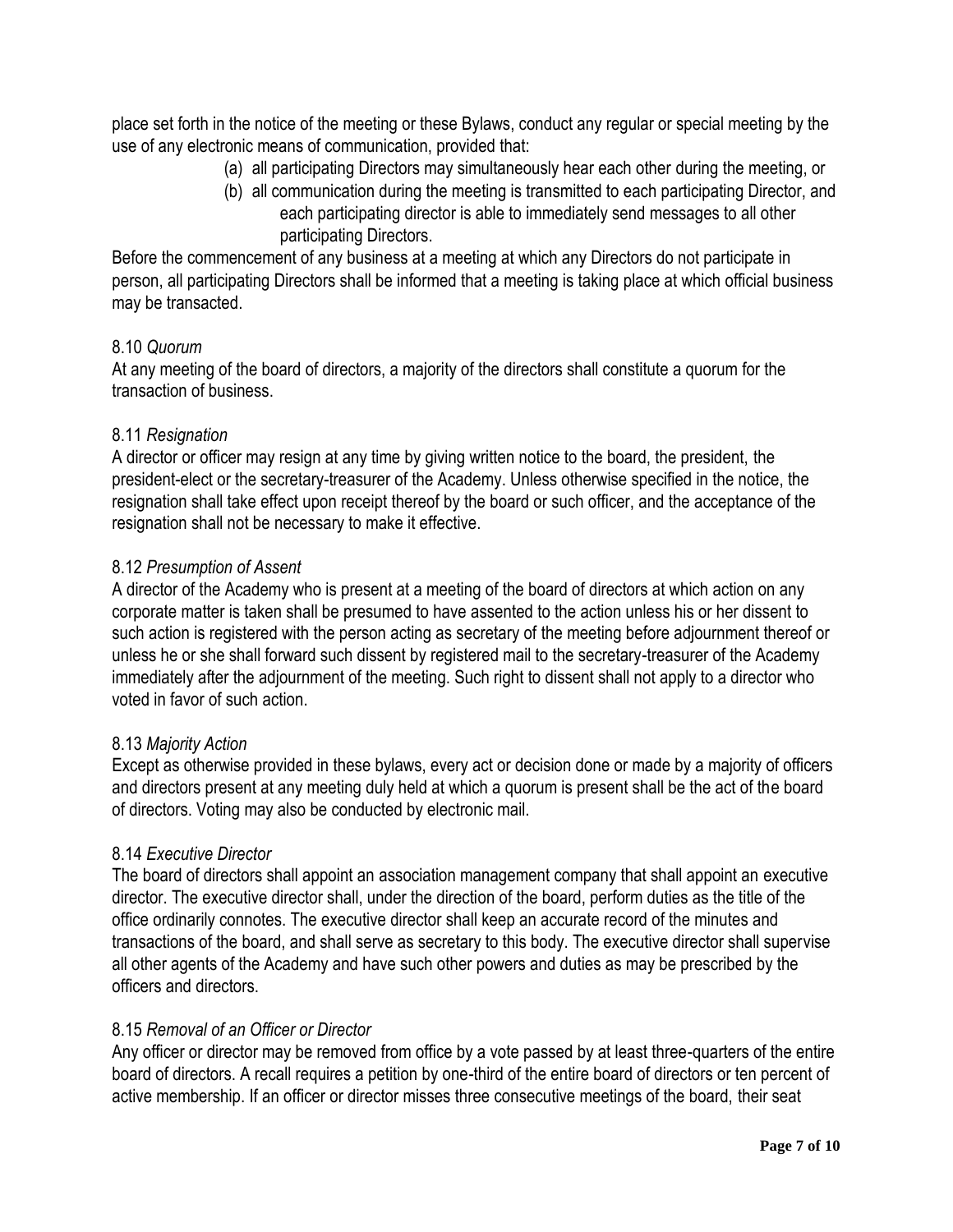would be deemed vacant, unless an exception is made by the board.

#### 8.16 *Board Certification*

Members of the board of directors are required to maintain their board certification status throughout the length of their terms of office. Any board member who allows his or her board certification status to expire will automatically be retired from the board.

### 8.17 *Past Presidents Council Representative*

The Past Presidents Council (PPC) acts as an advisory body to the Board of Directors and serves as a resource for the BOD and members for any issue they feel warrants discussion by the AAEM Past Presidents. This council shall consist of all past presidents of the Academy. The PPC does not set policy for AAEM and will convey its thoughts and recommendations to the AAEM board via the current PPC board representative. Decisions of the PPC will be made by majority vote of its members. The PPC representative will serve a two year term and cannot serve a consecutive term. Effective in 2015, the terms will begin in odd numbered years immediately following the regular board elections. The PPC will meet at Scientific Assemblies on odd numbered years to elect a new representative. In the event of a vacancy in the past presidents council representative position due to death, resignation, or otherwise, the position shall be filled by vote of the council. A separate listserv will be maintained for the PPC and conference calls will be held as necessary.

## **Article IX: Committees of the Board**

#### 9.1 *Executive Committee*

The executive committee shall consist of the president, immediate past president, president-elect, secretary-treasurer and past presidents council representative. The executive committee shall have the authority to act on behalf of the board subject to ratification by the board. The executive committee shall meet at the call of the president, president-elect or secretary-treasurer. A report of its actions shall be given to the board. Any tie vote of the executive committee may be decided by the president.

#### 9.2 *General Committees*

The executive committee may appoint committees and task forces to address issues of the Academy. Meetings shall be at the discretion of the committee chair. Each committee chairperson is responsible for an annual report to the officers and board of directors.

## **Article X: Accountability**

#### 10.1 *Records*

Minutes of the meetings of the board and books of account shall be open to inspection by any member of the Academy.

#### 10.2 *Rules of Order*

The Academy shall follow Dr. James E. Davis' *Rules of Order*.

## **Article XI: Indemnification**

The directors and officers of the Academy shall not be personally liable for any debts, liabilities, or other obligations of the Academy. The Academy shall defend current and former directors and officers against all claims, suits, actions, or other proceedings which arise as a result of such persons' position with the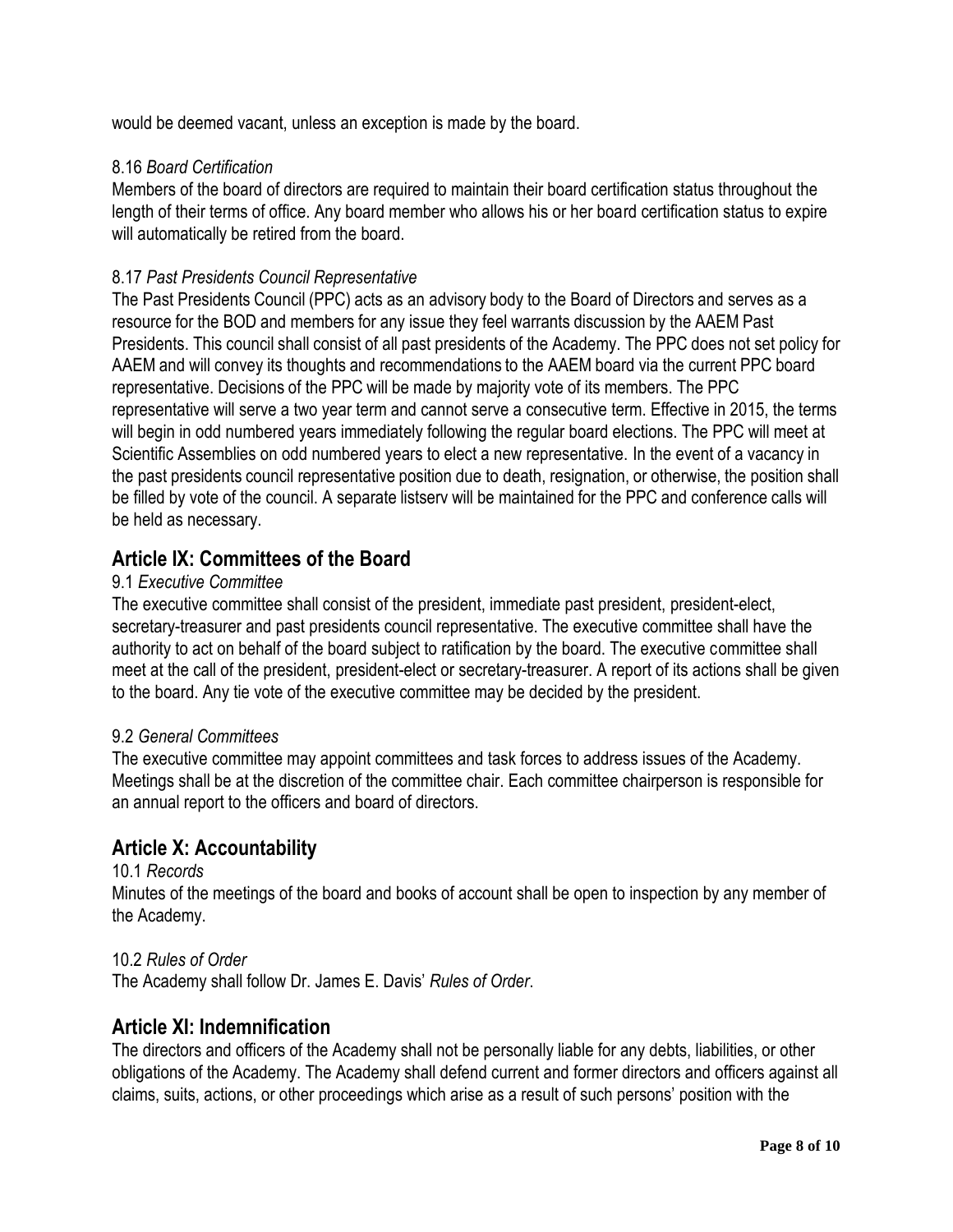Academy. The Academy shall hold harmless and indemnify each director and officer for reasonable expenses and liabilities incurred in all such proceedings. The Academy may maintain insurance, at its expense, for these purposes.

## **Article XII: Amendments to Bylaws**

These bylaws may be amended, repealed or altered in whole or in part by a vote passed by at least twothirds of the entire board of directors or at least two-thirds of the voting members of the Academy.

## **Article XIII: Divisions**

## 13.1 *Chapter Divisions*

The Academy may create and organize chapter divisions according to geographical regions or such other criteria as the board of directors may determine from time to time to carry out such tasks and objectives as may be determined by the board of directors. The board of directors shall establish the conditions and terms of the operations and functions of any such chapter divisions.

## 13.2 *Chapter Divisions Bylaws*

Chapter Divisions are to write their own bylaws, and these must conform to the bylaws of the Academy. No chapter division shall be created until the initial bylaws are approved by the executive committee or the board of directors of the Academy. No chapter division is permitted to act on behalf of the Academy without expressed written permission from the executive committee or the board of directors of the Academy. Changes to chapter division bylaws must be approved by the governing board of the chapter division and the AAEM executive committee.

## 13.3 *Membership*

Membership categories and dues of a chapter division are to be determined by the chapter division bylaws. Members of a chapter division are not required to be members of the Academy.

## **Article XIV: Sections**

## 14.1 *Sections*

The board of directors of the Academy may approve formation of membership sections by members of the Academy. Formation of a new section must be approved by a majority vote of the board of directors.

## 14.2 *Section Bylaws*

Sections are to write their own bylaws, and these must conform to the bylaws of the Academy. No section shall be created until the initial section bylaws are approved by the executive committee or the board of directors of the Academy. No section is permitted to act on behalf of the Academy without expressed written permission from the executive committee or the board of directors of the Academy. Changes to section bylaws must be approved by the governing board of the section and the AAEM executive committee.

## 14.3 *Membership*

Membership categories of a section are to be determined by the section bylaws. Members of a section will be required to be members of the Academy. A member may join any section for which they meet membership requirements providing the member pays any applicable dues for the section.